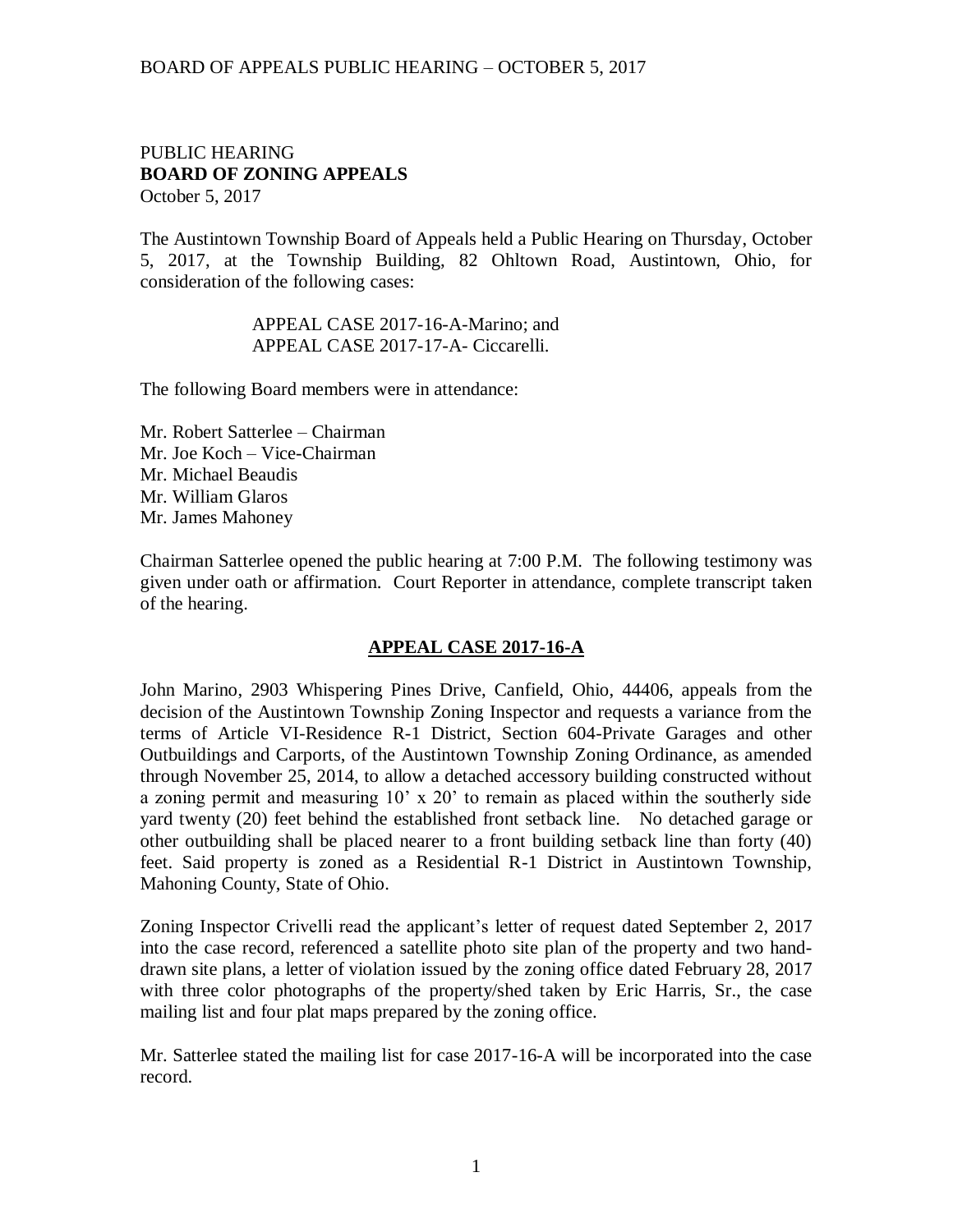# BOARD OF APPEALS PUBLIC HEARING – OCTOBER 5, 2017

John Marino, 2903 Whispering Pines Drive, Canfield, Ohio, 44406, testified that he would like to keep the shed as placed after considering moving it to his restaurant on Mahoning Avenue. The shed is located behind the neighbor who has their garage in between the shed and their house. He requested the Board allow the placement of the shed to remain at its current location

Mr. Satterlee asked why he did not place the shed in the rear yard. Mr. Marino stated there is a considerable drop-off in his rear yard near the existing pine trees and he thought this was the best location and he wanted to keep the open space within the back yard. The way the property is laid out there is more front yard than back yard.

Mr. Beaudis observed the setback of the shed is about six feet behind the front building setback line. After some discussion it was determined the drawing submitted by the applicant was not accurate as to the existing setback. Mr. Marino advised his measurements may be wrong. Zoning Inspector Crivelli advised the case can be continued for a more accurate measurement. Mr. Koch observed the shape of the lot creates a hardship for a situation like this and it doesn't matter if the setback is 6 feet or 20 feet. Mr. Marino stated the front of the house sits out 2 to 3 feet from the garage. It was determined the drawing depicting the back rear of the shed on the side property line was inaccurate. Mr. Marino estimated at least 5 to 10 feet at the side yard and emphasized the back yard drops off considerably.

No one else in attendance to speak for the request.

No one in attendance to speak against the request.

The Board adjourned into executive session at 7:17 P.M.

The Board reconvened from executive session at 7: 21P.M.

Mr. Koch commented that Mr. Marino would be receptive to plantings to buffer the shed based on a conversation during his on-site visit.

**2017-16-A-Marino:** Motion by Mr. Koch to approve the variance request including all representations made during the hearing and with the stipulation that five (5) arborvitaes measuring four  $(4)$  feet to six  $(6)$  feet in height are to be planted approximately six  $(6)$ apart along the side of the shed inside the property line.

Seconded by Mr. Glaros.

Roll Call Vote: Mr. Mahoney – Yes; Mr. Glaros – Yes; Mr. Beaudis - Yes; Mr. Koch – Yes; and Mr. Satterlee – Yes.

Zoning Inspector Crivelli advised he would transfer the permit for the shed from Mojos Restaurant to the residential property.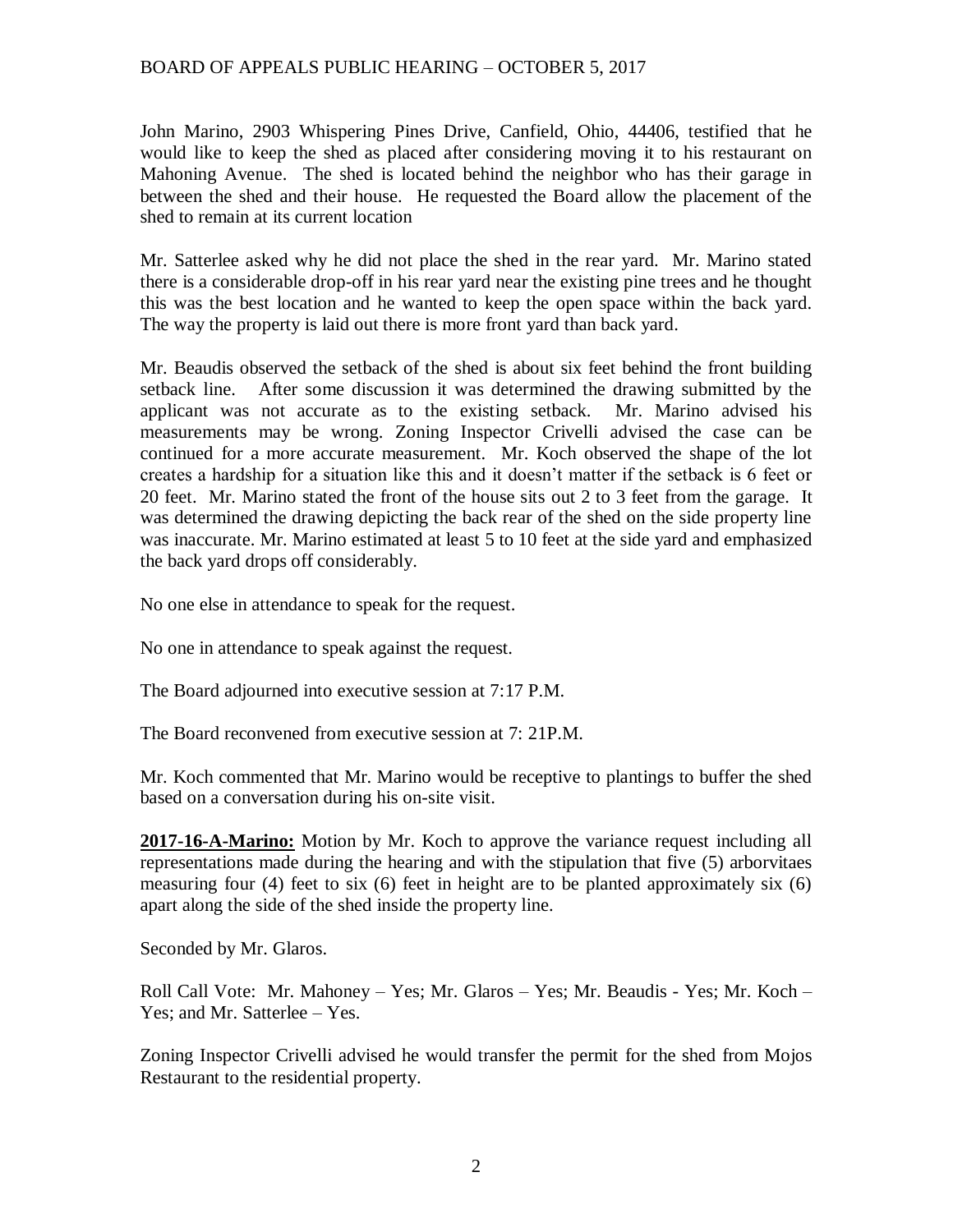# BOARD OF APPEALS PUBLIC HEARING – OCTOBER 5, 2017

# **APPEAL CASE 2017-17-A**

William P. Ciccarelli, 5430 Lou Ida Boulevard, Austintown, Ohio, 44515, appeals from the decision of the Austintown Township Zoning Inspector and requests a variance from the terms of Article VI-Residence R-1 District, Section 605-Fencing and Section-610- Swimming Pools, of the Austintown Township Zoning Ordinance, as amended through November 25, 2014, to allow for construction of an L-shaped inground swimming pool measuring 18' x 43' x 28' to be placed within the easterly side and rear yards approximately 18 feet from the easterly side property line and a fence measuring six feet in height to be placed five (5) feet west of the easterly Lou Ida Boulevard side property line and ten (10) feet south of the northerly West Webb Road rear property line. A pool must be placed within the rear yard. No portion of such pool shall be permitted to be closer than ten (10) feet from any side or rear property line or closer to a side street than the side yard requirement of the dwelling. On a corner lot, no fence in excess of three (3) feet may extend nearer to the side street than the side yard requirements of the dwelling. For corner lots, no structure shall be placed closer than 20 feet to the side street property line. Said property is zoned as a Residential R-1 District in Austintown Township, Mahoning County, State of Ohio.

Zoning Inspector Crivelli read the applicant's letter of request into the case record, referenced a satellite photo site plan of the property, a swimming pool drawing, an exterior fence drawing, the case mailing list and four plat maps prepared by the zoning office.

Mr. Satterlee stated the mailing list for case 2017-17-A will be incorporated into the case record.

William P. Ciccarelli, 5430 Lou Ida Boulevard, Austintown, Ohio, 44515, testified he would like to place a pool at the side property due to restrictions involving the septic and natural gas lines. The proposed placement is the best location on the property. He has owned the house since 2009. He has interviewed two pool companies regarding the proposed location but no decision can be made until approved by this Board. Mr. Beaudis suggested the slope of the yard may require two retaining walls. Mr. Ciccarelli stated he did not think the proposed location would have any impact on his septic system. There was discussion of the location of the leach lines.

Mr. Koch inquired about the pool. Mr. Ciccarelli state the pool will be in the ground. The fencing will be around the property line. There was some discussion if the pool is actually inground or above ground. Zoning Inspector Crivelli advised an above ground swimming pool does not have to be fenced in but rather have a removal ladder or locking gate. Mr. Ciccarelli stated he had not spoken to his neighbors about the request. Mr. Koch observed the pool will look as if it is in the front yard. The deep end of the pool will be 8  $\frac{1}{2}$  feet with the deep end closer to the driveway. There will be a sidewalk completely around the pool with a patio consisting of concrete pavers at the back of the house leading to the pool. Mr. Beaudis inquired about hard surface being approved by